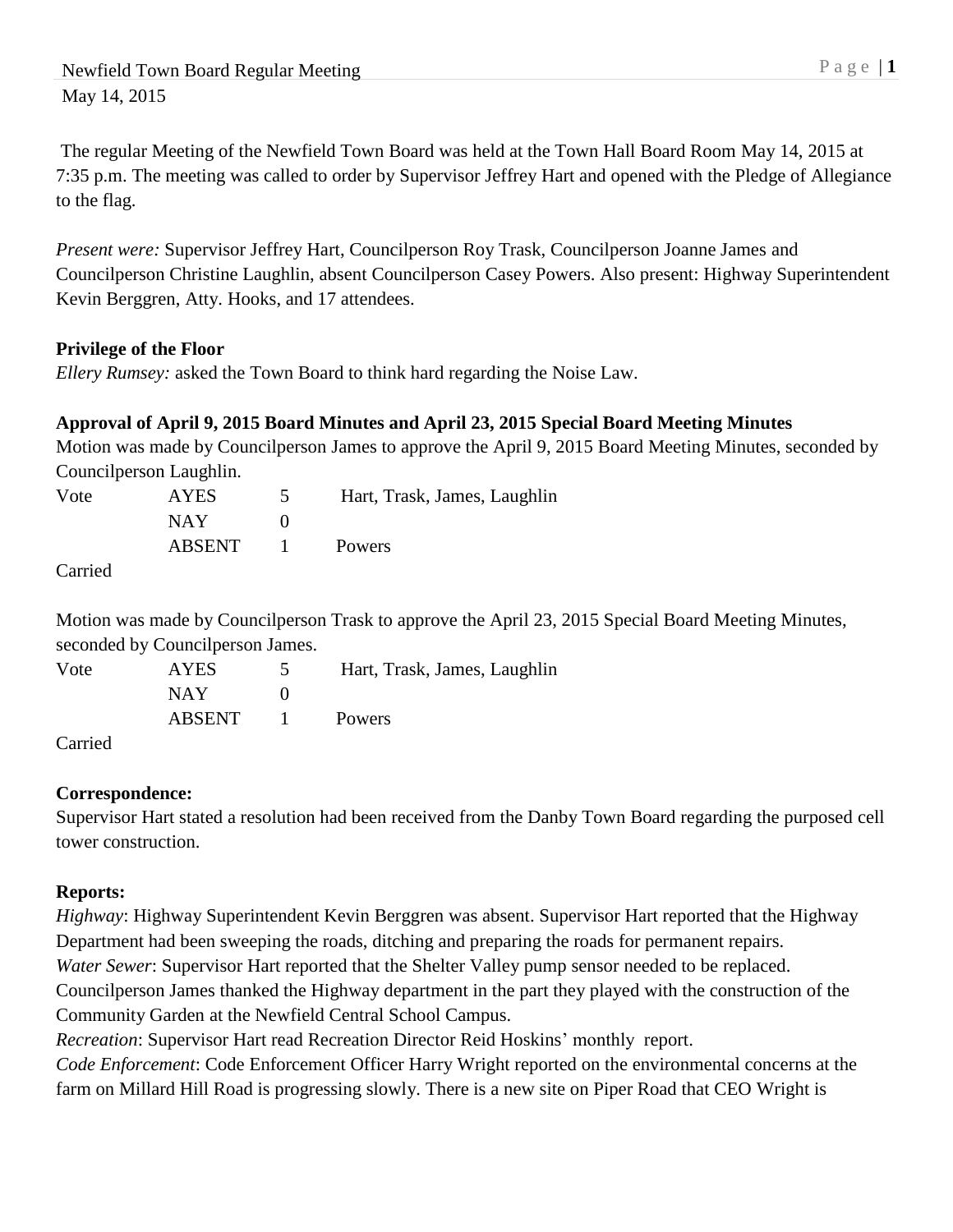addressing which concerns the storage of garbage. The owner has agreed to clean the lot up. The Shaffer Road site has stalled in the removal of unlicensed vehicles. He feels a letter with a dead- line of compliance needs to be sent. Mr. Wright commented on a concern of recycling pickup within a local mobile home park and feels it has been resolved.

*Tompkins County Legislature Report*: Newfield Representative David McKenna reported goal of a 1.3% levy increase for 2015 county taxes. The County also has passed several bonding resolutions to bond for construction for municipal buildings and highway, some being grant refundable. Good news was Clarity Connect received its long awaited reimbursement from the State for the Broadband Internet Project.

*Supervisor Report*: Supervisor Hart reported the preliminary draft audit was back from Ciaschi Dietershagin and Mickelson. The Board will review the draft audit at the next special meeting/ work session.

*Cemetery Committee:* Marie Terlizzi reported that the sign had been ordered and that there had been an accident earlier with a car hitting one of the maple trees.

*Planning Board:* Planning Board Chairperson Karen Trask; reported of the round table training held in April it was attended by Caroline, Ulysses, Spencer and Enfield. She felt it was very useful hearing how these other municipalities are dealing with land use strategies, sub division, zoning and site review in their towns.

Mrs.Trask also spoke of a grant Nancy Dolge has been working on for land use strategies the Planning Board is looking to apply for. The grant would help with the funding for consultants fees, education and surveying the town to help move forward.

## **New Business**

# *Discussion and approval for the Planning Board to go ahead with the grant application for its work on Action Step#1 of the Comprehensive Plan*

Supervisor Hart asked Mrs. Trask to review the costs involved with the grant. Mrs. Trask stated that Mrs. Dolge had worked with Joan Jurkowitz from TC Planning Department determining the assessment of the needs when applying for the grant. Ms. Trask stated that the Planning Board thought it was best to apply for \$65,000.00 which would cover all the action steps needed within the Land Use Strategies in the Comprehensive Plan. Several questions could not be answered; it was decided to ask for a clearer explanation at the Special Meeting/Work Session on the 28<sup>th</sup>. Councilperson James commented she understands the urgency for the resolution in order to get the groundwork done for the grant. Motion was made by Councilperson Powers to approve the Planning Board to seek a grant from NYSERTA Cleaner Greener Communities, not to exceed their budget line, seconded by Councilperson James.

| Vote | AYES 5  | Hart, Trask, James, Laughlin and Powers |
|------|---------|-----------------------------------------|
|      | $NAY$ 0 |                                         |

Carried

#### **Old Business**

*Discussion and action on the proposed cell tower application*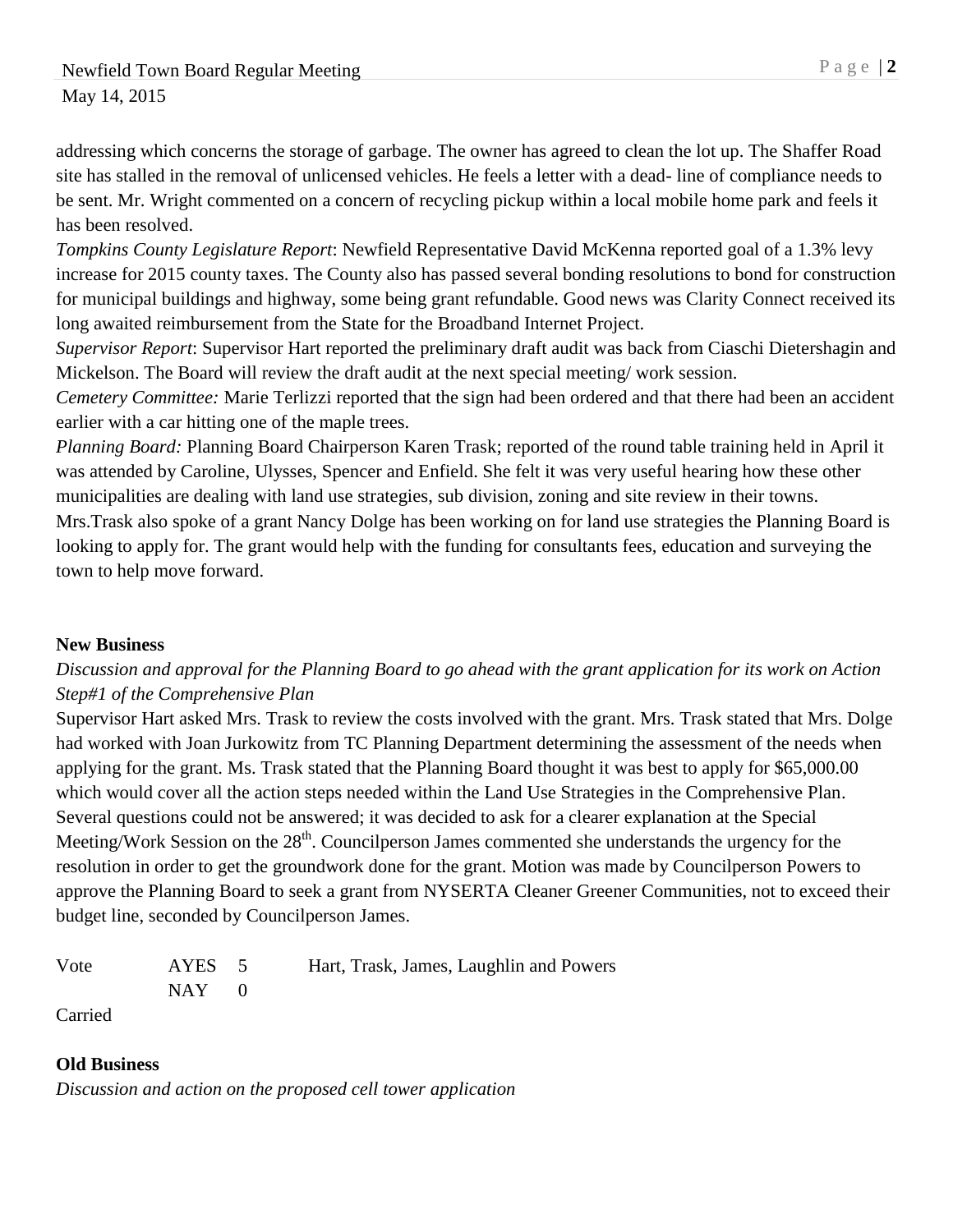Newfield Town Board Regular Meeting P a g e | 3 May 14, 2015

Attorney Hooks reviewed that the Town Board had received notice of the special application from Verizon, a waiver of the setback requirement to 130 feet and that the Public Hearing had been posted and published and that land owners within 500 feet of the purposed cell tower had received special notice of the Public Hearing. Attorney Hooks reviewed the full environmental assessment form. Motion was made by Councilperson Laughlin to approve the determination that there would not be a negative impact on the environment, seconded by Councilperson Powers.

### **RESOLUTION #11 for 2015**

## **Regarding Upstate Cellular Network d/b/a Verizon Wireless' Application for Approval to construct and operate a Wireless Telephone Communications Facility in the Town of Newfield ("West Danby Cell")**

**WHEREAS** Upstate Cellular Network d/b/a Verizon Wireless ("Verizon Wireless") is a public utility licensed and regulated by the FCC responsible for providing wireless telephone service to emergency services, businesses and individuals in various parts of New York State, including the area in and around the Town of Newfield; and,

**WHEREAS** Verizon Wireless has submitted an application dated April 1, 2015 to locate, construct and maintain a communication tower within the Town of Newfield; and,

**WHEREAS** the application so submitted complies with the requirements of Local Law #4 for the year 1998 which regulates the location, construction and maintenance of communications facilities within the Town of Newfield ("Cell Tower Law"); and,

**WHEREAS** representatives of Verizon Wireless, including in particular, its attorney Robert W Burgdorf, appeared at and made detailed presentations during a public hearing duly advertised and conducted on May 14, 2015; and,

**WHEREAS** questions raised by both the public and members of the Board were fully and satisfactorily answered by Mr. Burgdorf or other representatives of Verizon Wireless at such public hearing; and,

**WHEREAS** it appears to the Board that in order to provide adequate wireless telephone service to what is known as the "West Danby Cell", Verizon Wireless needs to construct and operate a wireless telephone communications facility on property located at 126 Tupper Road (the "Site") located within the Town; and,

**WHEREAS** such site consists of approximately .23 acres of land which Verizon Wireless will be leasing from Ronald Brashear; and,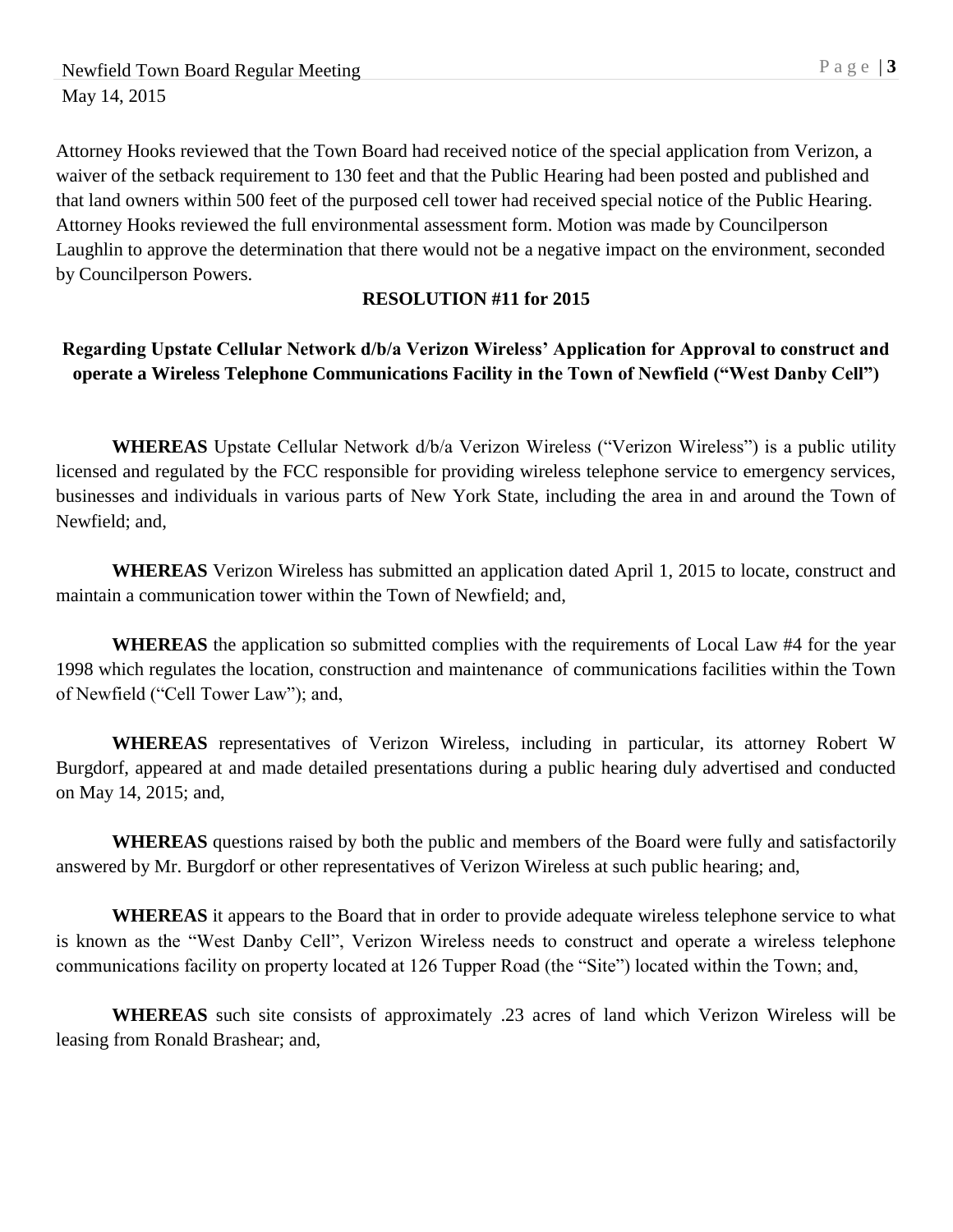**WHEREAS** it appears that the facility will consist of a 195 foot high standing tower, together with such other site improvements all as more particularly described in a site plan submitted with the April 1, 2015 application; and,

**WHEREAS** Verizon Wireless seeks a special permit from the Town Board in accordance with section 4 of the Cell Tower Law and further and coincidentally seeks a waiver from the requirement of such law that the communications tower have a setback equal to the height of the tower (in this case 130 feet instead of 195 feet); and,

**WHEREAS** the Board has carefully reviewed the full environmental assessment form submitted by the applicant and has taken the requisite hard look of all pertinent possible environmental impacts which this project might foreseeably affect; and,

**WHEREAS** the Board has concluded on the basis of such review that the project will not have a negative environmental impact and has so concluded upon careful review of the full environmental assessment form submitted with and as a part of the application; and,

**WHEREAS** Verizon Wireless has satisfactorily explained why co-location is impractical so as to satisfy the requirement that the applicant demonstrate that the proposed telecommunications facility cannot be accommodated on an existing telecommunications facility as prescribed under Section 4 A(xii)(a); and,

**WHEREAS** the application was submitted to the Tompkins County Planning Department in accordance with Sections 239-l and 239-m of the General Municipal Law and the County Planning Department in accordance with that law having submitted two recommendations in and by its letter of May 3, 2015; and,

**WHEREAS** the Verizon Wireless representatives carefully and thoroughly explained why these specific recommendations would not be appropriate with respect to this particular project;

# **NOW, THEREFORE, UPON MOTION BY Councilperson James SECONDED BY Councilperson Powers IT IS:**

**RESOLVED** that the application of Verizon Wireless dated April 1, 2015 as explained and clarified by the presentation made at the duly convened public hearing conducted this date be and the same hereby is approved subject to the following conditions:

1. That Verizon Wireless, its agents, contractors, and anyone with whom it contracts for purposes of constructing the subject tower must comply with all pertinent requirements of the Town's Road Preservation Law (Local Law # 1 of 2014); and,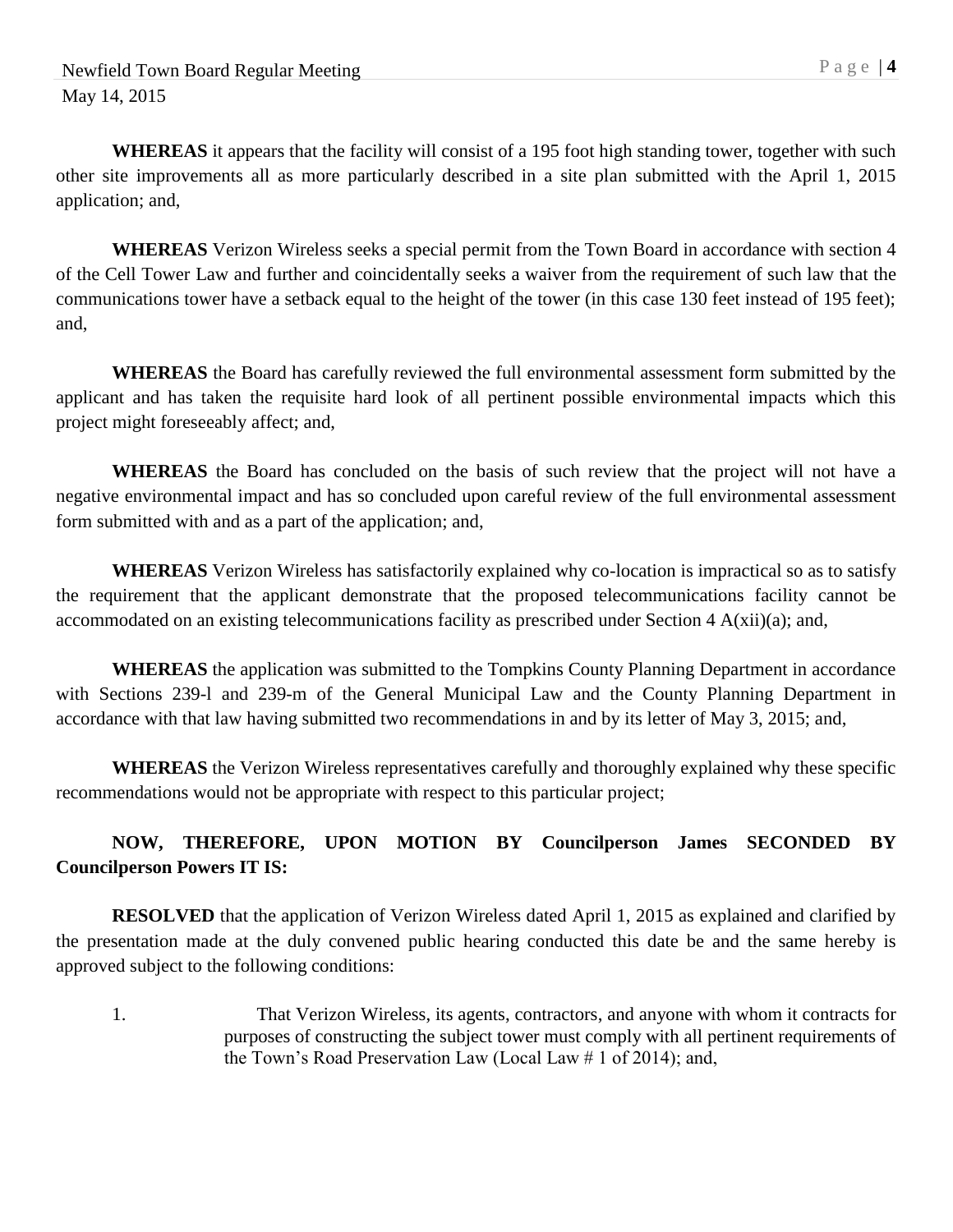- 2. That the accessory structure be landscaped with trees native to the area to the extent possible; and,
- 3. That Verizon Wireless in the course of constructing the tower and necessary facilities comply with the requirements prescribed in the Cell Tower Law pertaining to construction, structural safety as well as requirements pertaining to maintenance and removal; and,
- 4. That Verizon Wireless deliver to the Town Clerk prior to commencement of construction adequate proof of the insurance required under Section 7(D) of the Cell Tower Law; and,
- 5. That Verizon Wireless secure a building permit in accord with Section 9.2(A) of the Cell Tower Law; and it is further,

**RESOLVED** that in accord with and as permitted by Section 7.A of the Cell Tower Law, the requested set back variance (130 feet instead of 195 feet) is granted and, it is further

**RESOLVED** that sufficient reasons having been presented by Verizon Wireless, the Board declines to adopt the recommendations made by the County Planning Board in accordance with General Municipal Law Section 239-l and 239-m.

| Vote    | AYES 5 | Hart, Trask, James, Laughlin and Powers |
|---------|--------|-----------------------------------------|
|         | NAY 1  |                                         |
| Carried |        |                                         |

## *Review and discussion for approval of the Procurement Policies and Procedures* **TOWN OF NEWFIELD PROCUREMENT POLICIES AND PROCEDURES**

This resolution sets forth the policies and procedures of the Town of Newfield to meet the requirements of General Municipal Law, Section 104-b.

#### **PURPOSE**

Goods and services which are not required to be procured pursuant to competitive bidding must be procured in a manner so as to assure the prudent and economical use of public monies, in the best interests of the taxpayer, to facilitate the acquisition of goods and services of maximum quality at the lowest possible cost under the circumstances, and to guard against favoritism, improvidence, extravagance, fraud and corruption. To further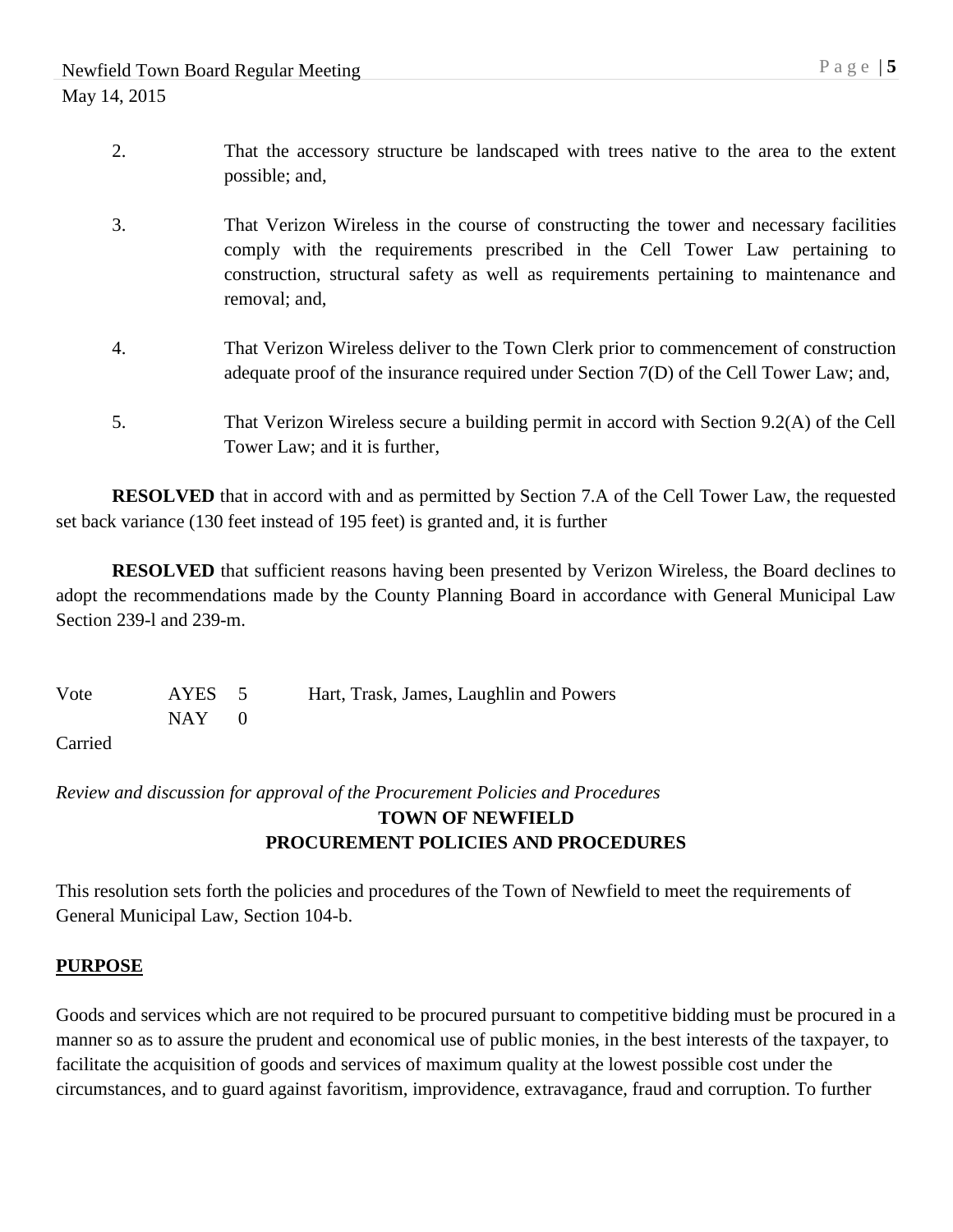these objectives, the Newfield Town Board is adopting internal policies and procedures governing all procurements of goods and services which are required to be made pursuant to the competitive bidding requirements of General Municipal law, Section 103 or for any other general, special or local law.

### **Determining if Procurement is Subject to Competitive Bidding**

Purchase contracts involving the acquisition of commodities, materials, supplies or equipment of \$20,000.00 or more, either as a single purchase or for similar purchases during the fiscal year, are subject to competitive bidding as proscribed under General Municipal Law, section 103.

Purchase contracts for public works involving services, labor or construction of \$35,000.00 or more, either as a single purchase or for similar purchases during the fiscal year, are subject to competitive bidding as prescribed under general Municipal Law, section 103. The Town Board expects wherever possible statutory contracts to be used to secure purchase contracts or public works contracts. The Town Board also expects wherever possible State Contracts or Statuary Contracts will be used whenever possible in order to secure goods and services.

Contracts involving purchase of both goods and services for \$20,000.00 or more will require the procurement to be reviewed by the authorized official and a determination made as to whether or not the procurement is for a purchase contract or for public works. The official will be guided in this determination by determining the major components of the contract which should be quoted on the basis of labor component cost and equipment, supplies and materials cost. The official will provide written documentation outlining the reasons for his/her determination that competitive bidding is not required which will be attached to the appropriate voucher and retained as part of the Town's records.

Any lease will be submitted for review to the Town Attorney who will confirm, in writing to the authorized official, the conrtact is a true lease and not an installment purchase contract.

## **Statutory Exceptions from These Policies and Procedures**

Except for procurements made pursuant to General Municipal Law, Section 103 (3) (through county contracts) or Section 104 (through state contracts), State Finance Law, Section 175-b (from agencies for the blind or severely handicapped), Correction Law, Section 186 (articles manufactured in correctional institutions), or the items excepted herein below, alternative proposals or quotations for goods and services shall be secured by use of written requests for proposals, written quotations, verbal quotations or any other method of procurement which furthers the purposes of General Municipal Law, Section 104-b.

#### **Competitive Procedures to be used for Non-Bid Procurements**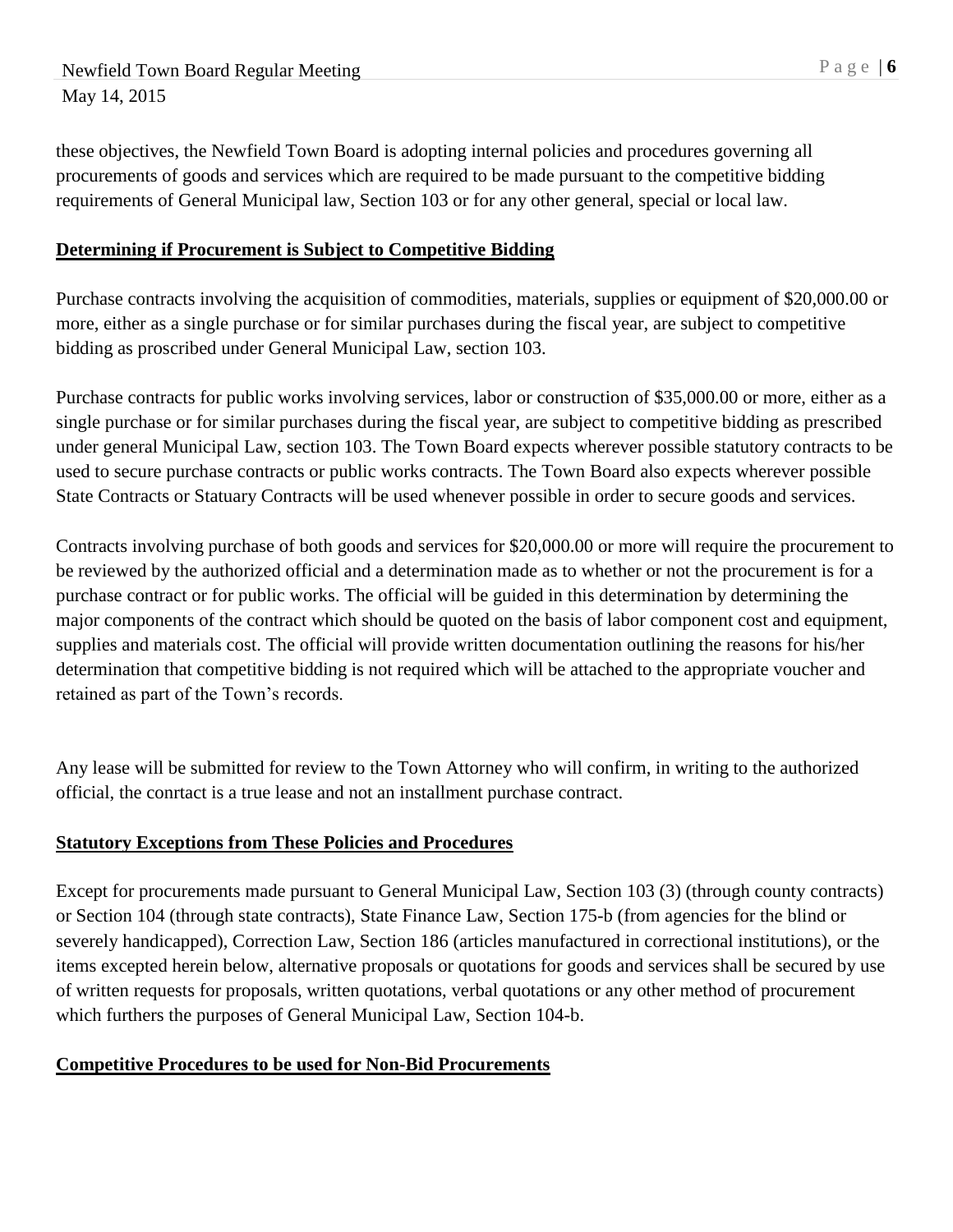|                               |                | <b>Confirmation</b> |      | Written        |      |
|-------------------------------|----------------|---------------------|------|----------------|------|
|                               |                | <b>Quotes</b>       |      | <b>Quotes</b>  |      |
|                               |                |                     | 3 or |                | 3 or |
|                               | $\overline{0}$ | $\overline{2}$      | more | $\overline{2}$ | more |
|                               |                |                     |      |                |      |
| <b>Purchase Contracts</b>     |                |                     |      |                |      |
| Below \$10,000.00             | X              |                     |      |                |      |
| \$10,000.00 to \$15,000.00    |                | $\mathbf X$         |      |                |      |
| \$15,001 to \$19,999.00       |                |                     |      | X              |      |
|                               |                |                     |      |                |      |
|                               |                |                     |      |                |      |
| <b>Public Works Contracts</b> |                |                     |      |                |      |
| Below \$8,750.00              | X              |                     |      |                |      |
| \$8,751.00 to \$17,500.00     |                | X                   |      |                |      |
| \$17,501.00 to \$26,250.00    |                |                     |      | X              |      |
| \$26,251.00 to \$34,999.00    |                |                     |      |                | X    |
|                               |                |                     |      |                |      |
|                               |                |                     |      |                |      |

Confirmation quotes can be verbal with an email follow up. Verbal quote could be a telephone log recording the date, item or service desired; price quoted and name of contact, and then followed up with an email. Written quotes would be submitted by a vendor on their letterhead and include the date, description of item or details of service to be provided, price quoted and name and signature of contact. Catalogs or price lists may be a substitute for a written or verbal quote. If a quoted price is below the New York State or Tompkins County contract price no further quotes are required.

In any case in which two or more quotes are required as prescribed in the grid set forth above, if the Town, despite having advertised or otherwise having solicited for such bids or quotes, is unable to obtain the requisite number of quotes or bids, the Board may waive the requirement for two or more quotes and award a purchase or public works contract to the individual contractor or entity who submitted a bid or quote or the Board may choose to re-advertise or solicit further bids or quotes. As a condition of doing so, the Board must be satisfied that reasonable efforts have been made to secure quotes in accordance with these policies and procedures."

#### **Emergencies**

Emergencies are not subject to competitive bidding or subject to these Procurement Policies and Procedures. Emergencies are defined as situations meeting three criteria:

- 1. The situation arises out of an accident or unforeseen occurrence or condition.
- 2. Public buildings, public property or the life, health, safety or property of the Town of Newfield's residents are affected.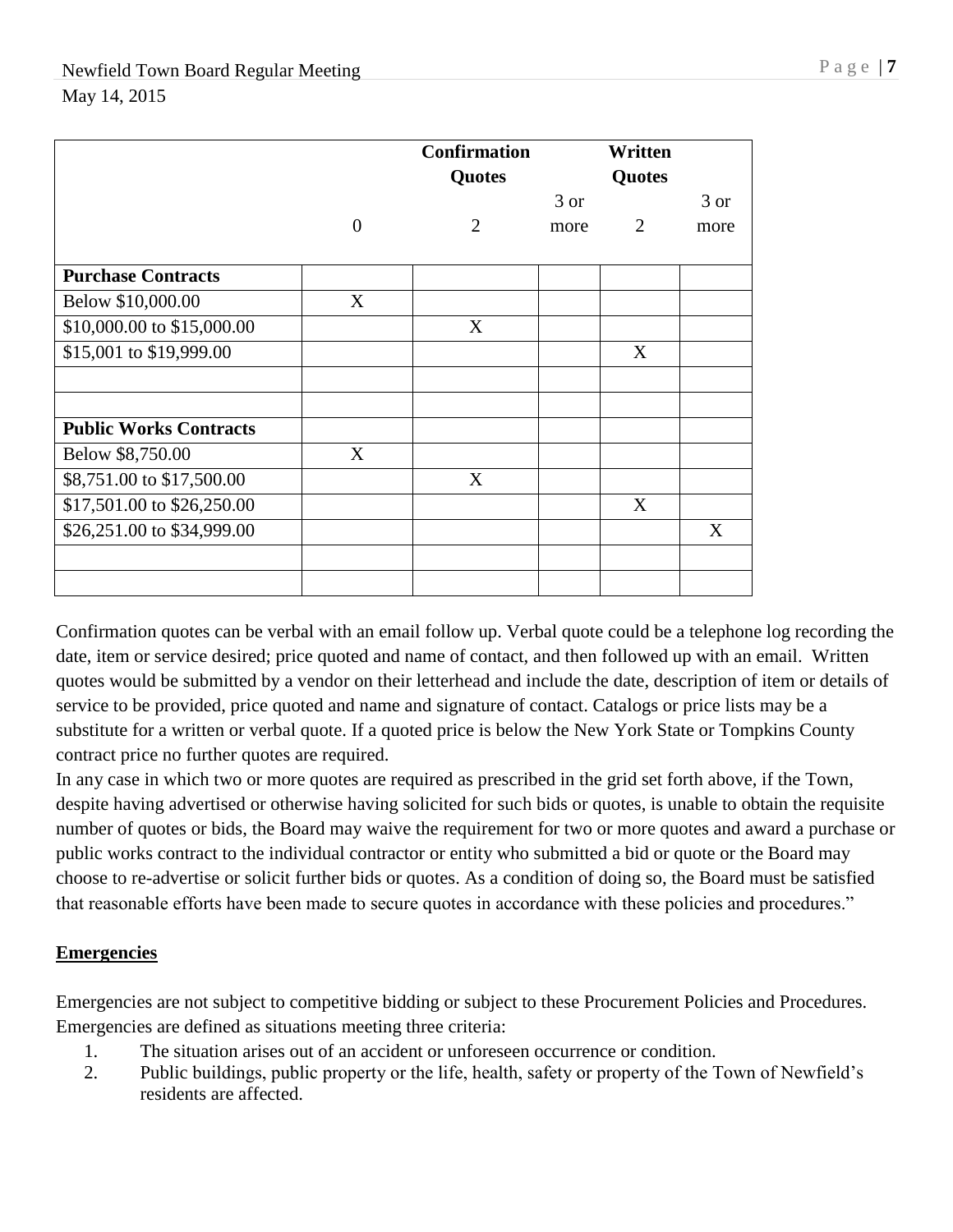3. The situation requires immediate action which cannot await competitive bidding.

## **Insurance**

At least once every three years the Town Supervisor and one Councilman will, as a committee, solicit proposals for insurance coverage, review the submitted proposals and make a recommendation to the Town Board. The Town Board will have final authority in placement of coverage.

### **Sole Source**

Competitive bidding is not required in those limited situations when there is only one possible source from which to procure goods and services. This situation will normally involve patented goods or services or public utilities. The official responsible for procurement of the item will:

- Document the unique benefits of the patented item as compared to other items available in the marketplace.
- Provide a written statement that no other item provides substantially equivalent or similar benefits.
- And that, considering the benefits received, the cost of the item is reasonable.

## **Procurements from Other Than "Lowest Responsible Dollar Offer**

Anytime a purchase is made from other than the lowest responsible vendor or contractor submitting a quotation or proposal, there must be justification and documentation submitted by the authorized official of the reason why the purchase was in the best interest of the Town of Newfield.

## **Annual Review**

The Town Board will annually review these procurement policies and procedures and make any modifications required to meet the changing needs of the Town of Newfield.

#### **Unintentional Failure to Comply**

The unintentional failure to fully comply with the provisions of this General Municipal Law, Section 104-b shall not be grounds to void action taken or give rise to a cause of action against the Town of Newfield or any officer or employee thereof.

Motion was made by Councilperson Trask to approve the 2015 Procurement Policies and Procedures, seconded by Councilperson Laughlin.

| Vote | AYES 5     | Hart, Trask, James, Laughlin and Powers |
|------|------------|-----------------------------------------|
|      | $NAY \t 0$ |                                         |

Carried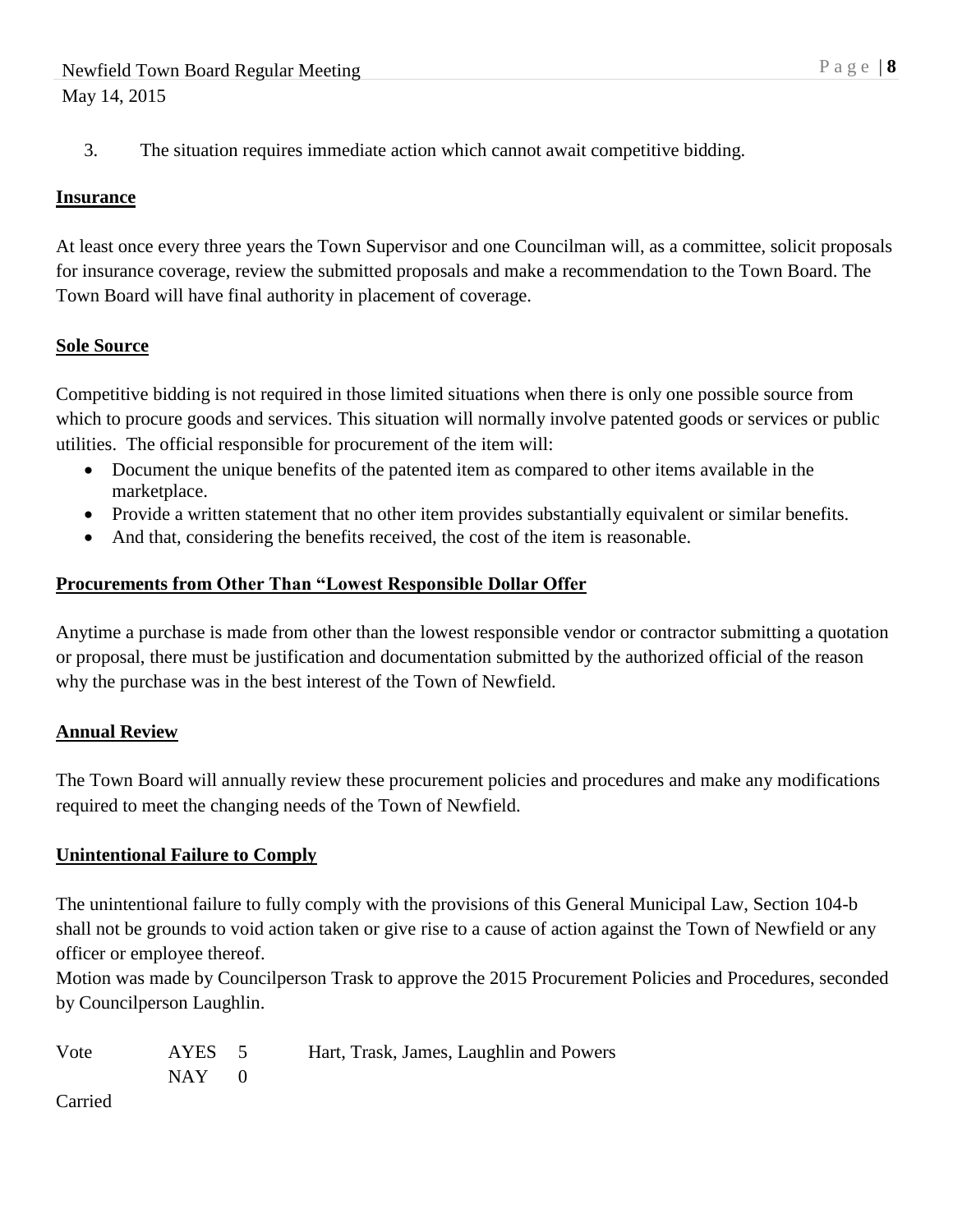#### Discussion and approval of Resolution **No. 8-2015**

Motion was made by Councilperson Laughlin to approve **RESOLUTION OF THE TOWN BOARD OF THE TOWN OF NEWFIELD, TOMPKINS COUNTY, NEW YORK (THE "TOWN") PURSUANT TO SECTION 202-b OF THE TOWN LAW DETERMINING THAT IT IS IN THE PUBLIC INTEREST TO UNDERTAKE CERTAIN IMPROVEMENTS TO THE TOWN'S WATER DISTRICTS NO. 1 AND NO. 2**

seconded by Councilperson James.

Vote AYES 5 Hart, Trask, James, Laughlin and Powers  $NAY$  0

Carried

# Discussion and approval of **Resolution No. 9-2015 Bond Resolution BOND RESOLUTION OF THE TOWN BOARD OF THE TOWN OF NEWFIELD, TOMPKINS COUTNY, NEW YORK (THE "TOWN"),AUTHORIZING THE ISSUANCE OF UP TO \$1,271.980 IN SERIAL BONDS OF THE TOWN TO UNDERTAKE CETAIN IMPROVEMENTS TO TOWN'S WATER DISTRICTS No. 1 and No. 2.**

Motion was made by Councilperson Trask to approve the issuance of serial bonds up to \$1,271,980 to undertake improvements to the Town's Water Districts No. 1 and No. 2, seconded by Councilperson Powers.

| Vote                                             | AYES 5    | Hart, Trask, James, Laughlin and Powers |
|--------------------------------------------------|-----------|-----------------------------------------|
|                                                  | $NAY = 0$ |                                         |
| $\sim$ $\sim$ $\sim$ $\sim$ $\sim$ $\sim$ $\sim$ |           |                                         |

Carried

Discussion and approval of **Resolution No. 10-2015** Government Efficiency Program Motion was made by Councilperson Powers to endorse Tompkins County Plan, seconded by Councilperson James.

## RESOLUTION 10-2015

# ENDORSING THE DEVELOPMENT AND SUBMISSION OF A SINGLE, COUNTYWIDE GOVERNMENT EFFICIENCY PLAN, ESTABLISHING TOMPKINS COUNTY AS LEAD ENTITY IN THE DEVELOPMENT OF THE PLAN

WHEREAS, the State of New York enacted legislation creating a Property Tax Freeze Credit as a part of the 2015 State Budget; and

WHEREAS, the new law encouraged local governments to generate long-term property tax relief by sharing services, consolidating or merging, and implementing operational efficiencies; and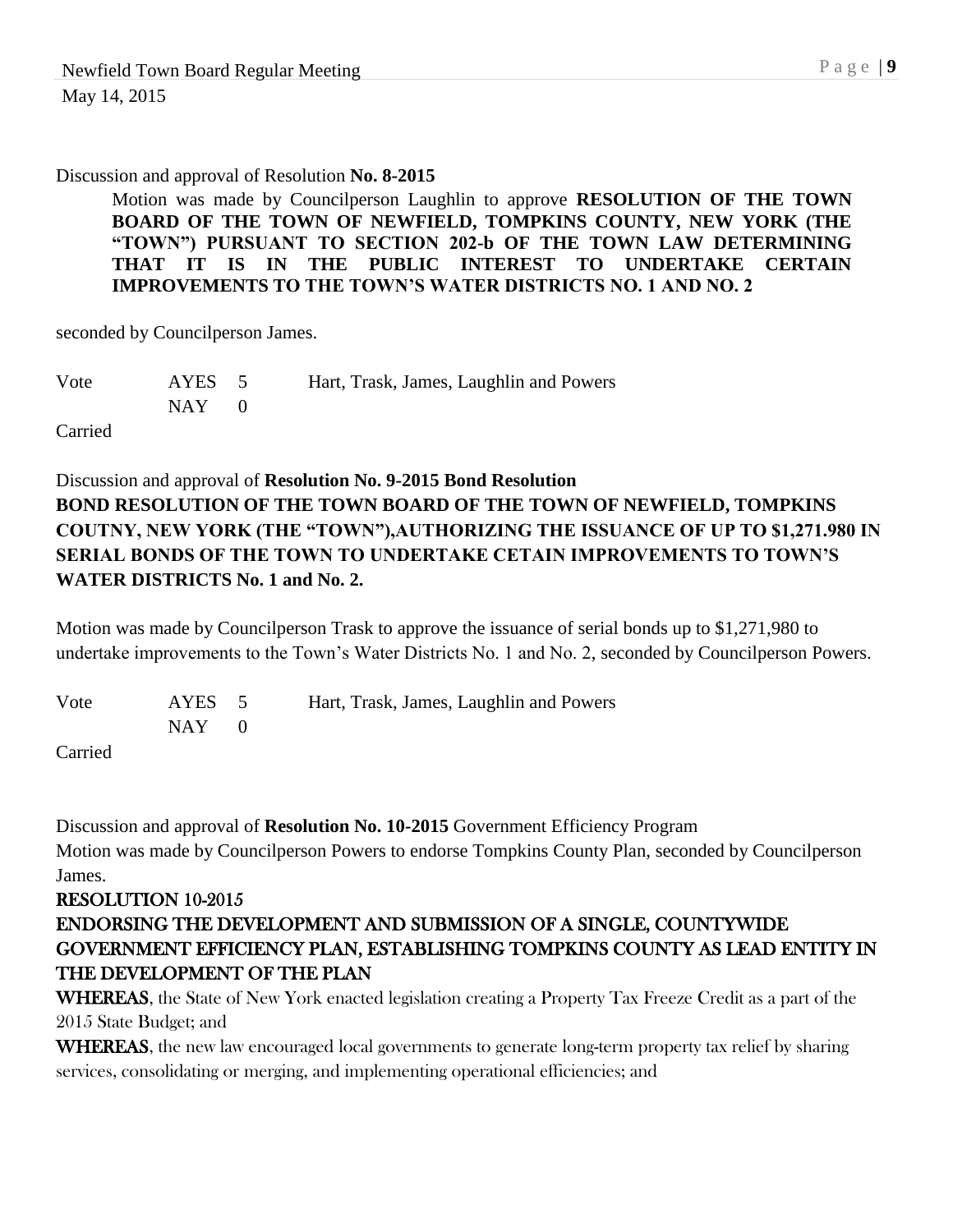WHEREAS, the law provides a "freeze credit" to qualified homeowners that is equal to the increase in property taxes levied by a taxing jurisdiction that limits any increase in its tax levy to a property tax cap set by State law and develops and implements a Government Efficiency Plan ("Plan") determined to be compliant by the New York State Division of Budget; and

WHEREAS, to be determined compliant by the State, a Government Efficiency Plan must document actions that have been, or will be, taken that will result in a sustained three-year savings, beginning in 2017, that are equivalent to at least 1% of the combined 2014 property tax levies of all signatories to the Plan; and

WHEREAS, in year one of the program, homeowners received a Freeze Credit if their local government stayed within the property tax cap; and

WHEREAS, in year two of the program, homeowners will receive the Freeze Credit for taxes from any taxing jurisdiction that stays within the property tax cap and that also puts forward a compliant Government Efficiency Plan; and

WHEREAS, while allowing local governments to submit individual Plans, the State has encouraged local governments to submit a single, countywide plan that achieves a savings of at least 1% of the combined property tax levies of all of the participants; and

WHEREAS, the State will recognize only savings associated with actions implemented after January 1, 2012; and WHEREAS, prior to 2012, local governments in Tompkins County pioneered shared services, mergers, and consolidations including the centralization of the property tax assessment function, a fully consolidated public safety dispatch and interoperable communication system, a consolidated public transit system, a two-county community college and, most recently, an inter-municipal health benefits consortium that continue to generate multiple millions of dollars in annual savings for taxpayers within Tompkins County; and

WHEREAS, in response to the State's directive, the Tompkins County Council of Governments (TCCOG) formed a shared services committee that continues to explore a variety of prospective shared services, but recognizes that time and careful thought is required to ensure that any shared service initiative will result in lower costs and higher quality; and

WHEREAS, it is now estimated that savings well in excess of 1% of the \$88.4 million levied by all local governments within Tompkins County in 2014, including the County itself, will be achieved and sustained during the period 2017-2019 by a combination of savings associated with a dependent eligibility certification process undertaken by every municipal member of the Health Benefits Consortium and changes made by Tompkins County to the cost structure of its health benefit plan and; and

WHEREAS, additional efficiencies may be identified by participating municipalities that may also be included in a countywide plan; and

WHEREAS, in a resolution enacted April 23, 2015, the Tompkins County Council of Governments found that a consolidated countywide Plan that documents savings in excess of 1% of the combined 2014 property tax levies of all local governments within the County is the most efficient and effective way to respond to the State's directive and has therefore endorsed the development and presentation of a single countywide Government Efficiency Plan that includes all local governments within Tompkins County; now therefore be it

RESOLVED, that the Town of Newfield endorses the designation of Tompkins County as lead entity in the development and submission of the Government Efficiency Plan and agrees to be a signatory to that Plan.